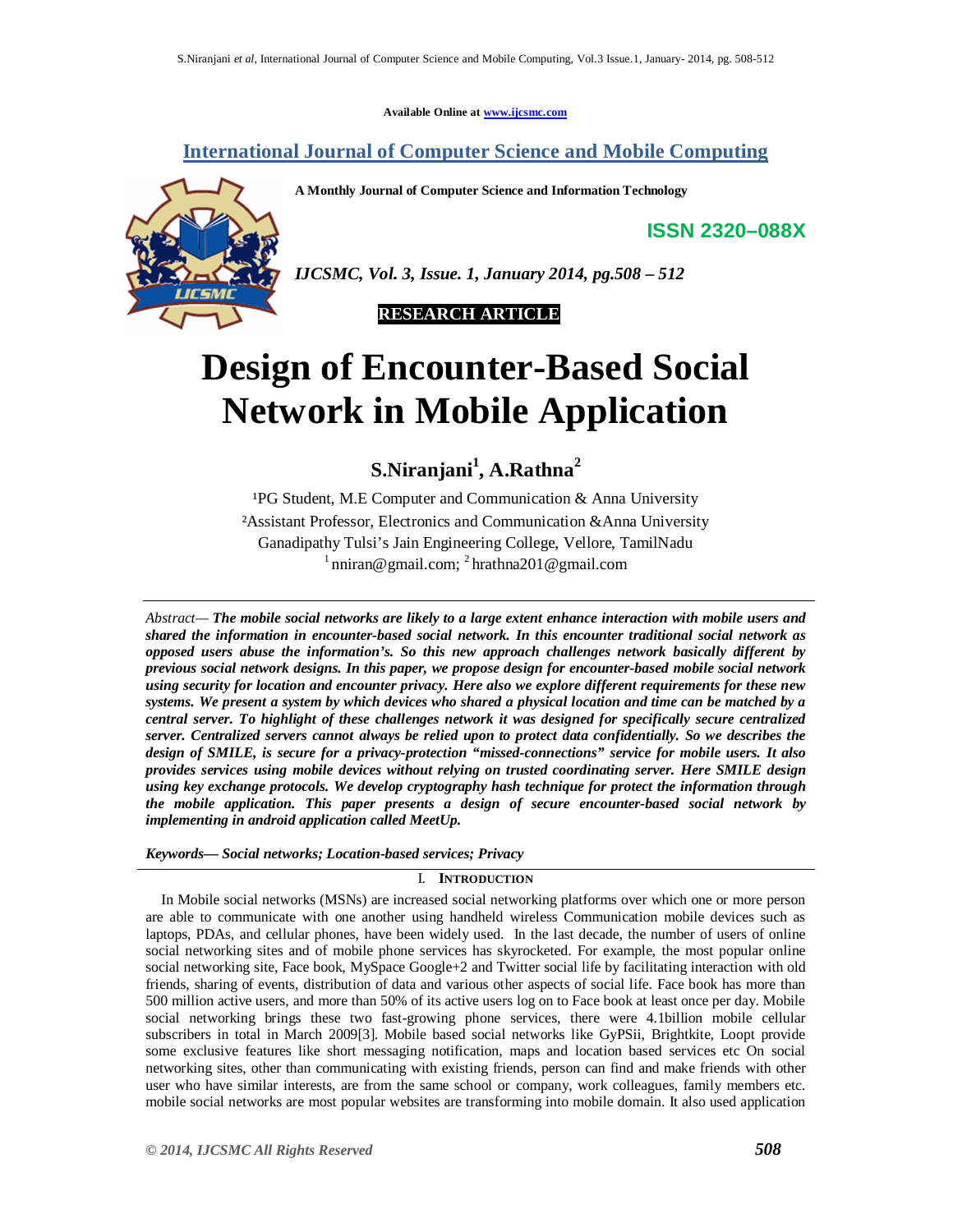and games provide the mobile users. While mobile social networks hold great promise for enabling many exciting new applications, they also create serious privacy and security concerns. There have appeared many of such applications provided limited versions of their services on mobile phones. Users of these mobile social network sites interested in accessing the social networking applications can use their mobile devices while on the sites (the servers) are treated as a central authority with which the user can trust.

 In these conservative networks support only a subset of social networking: persons will only be able to found a relationship in the social network if they know of, or are introduced to each other. On the other, in an encounter based social network, the only requirement for establishing a connection is to be in the same position at the same point in time similar to conspicuous up a conversation at an open place. Encounter-based social networks would provide computing communications to allow for creation of varied services such as a "missed connections" (business card exchange), or real-time in-person key distribution to secure communication in other systems.

The existing encounter-based mobile social network systems pay little heed to the security and privacy concerns revealing one's personal social networking preferences and friendship information to the everywhere computing environment. In particular, in mobile social networks, the mobile users may face the risk of leaking of their personal information and their location privacy. Security guarantees that are slight secure in encounter existing system. In this no security terms involved in encounter based social networks. Here authentication users connect encryption and decryption so only abuse personal data [1]. In this paper we consider basic requirements for encounter-based social networks in addition to basic functionality like high availability, scalability, privacy security. We propose specific design architecture for encounter-based social network. In this architecture suggest two possible implementation, each conspicuous a balance between performance and security. To highlights of challenges it was designed for specifically secure centralized server. We also described SMILE design of secure centralized services provides missed connection for strong location and encounter privacy. Design shows the benefits and tradeoffs offs of specific security

# **II. REQUIREMENTS AND ANALYSIS**

We have used some of the specific desired security features of encounter based social networks design. We look at some requirements for secure encounter based networks. We proposed the design of SMILE. The design involves basic principles used in security and functional requirements are authentication, availability, scalability, confidentiality. Our involvement in this work is as follows,

- By first outlining security and functional requirements that are ideally desired for encounter-based social network in security and privacy.
- We examine SMILE, design of secure encounter-based social network, and meet these requirements, showing that it is vulnerable to many attacks.
- We proposed a new design for secure encounter based social networks.
- We show the practicability of our designs by implementing a proof-of-concept system including an android application called MeetUp. Here also its performance in real world settings using mobile devices.

## **III. OVERVIEW OF SMILE**

SMILE enlarges ideas from and uses cryptographic construction to found trust between persons who shared an encounter. We verified design for encounter-based social network showing attacks such as impersonation, privacy breaching, and users' collusion for protect this attacks in network. SMILE try to allow users equipped with mobile devices to build such trust relationships while protection their privacy against potential attackers [2]. In SMILE, users who want to communicate with each other must prove that an encounter occurred. To do this, an attracted person generates and passively broadcasts the "encounter key" to others within his communication range, and posts a hash of the encounter key, along with a message encrypted using the encounter key, to a centralized server. Other users in SMILE with the same encounter key may claim the encounter by simply looking up the hash of the key, which is used for indexing the encrypted message at the centralized server. Only the user with the correct key will be able to decrypt the message left by the first encounter party at the server.

This paper describe SMILE, a mobile social service in which trust is recognized only on the basis of shared encounters the service provider is not trusted to access users location information and assume no pre-established trust relationships among users of the service is the notion of an encounter, which is defined as a short period of co location between people. The benefit of our approach is that it provides a specific view of design. An encounter is defined as two users being in close physical nearness to each other for a period of time. The analysis providing a privacy protection missed- connections service with strong location-privacy and encounterprivacy guarantees. Based on this analysis, we have found that SMILE provides users with both location and

.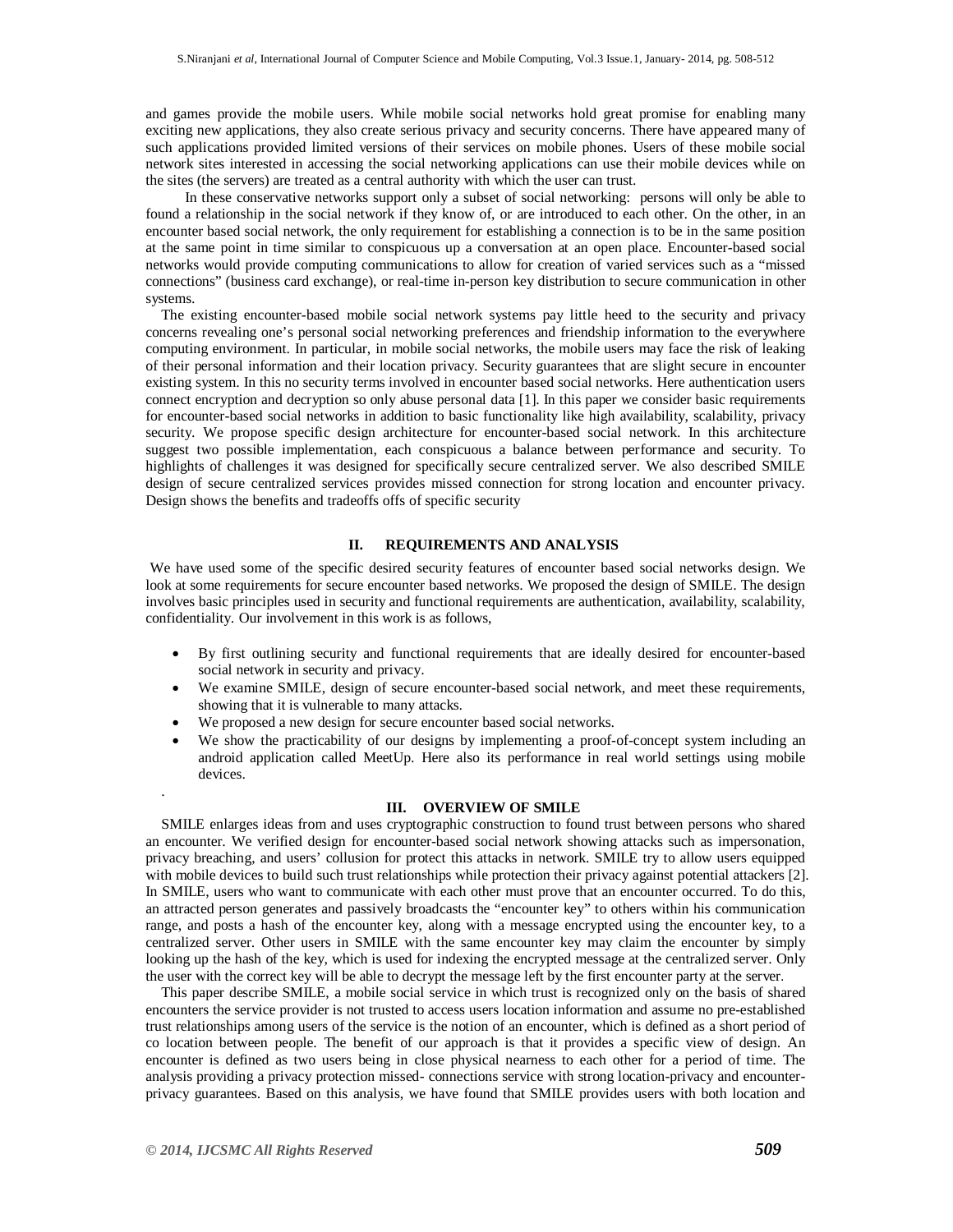encounter privacy from adversarial service providers and peers, and that our passive key-exchange protocol is practicability using a widely-deployed, range wireless technology, such as Wi-Fi.

We present the design of SMILE, Secure Missed connections through Logged Encounters. SMILE aim to secure, centralized missed-connections service using mobile devices [6]. The basic framework of SMILE's messaging procedure is as follows: (1) mobile users passively exchange cryptographic keys with nearby peers; (2) users periodically upload lot of key hashes to a central, matching server; (3) a user sends a message to the server encrypted with one such key and identify it with the related key hash; (4) the server frontward the encrypted message to all users that have transfer the same key hash; (5) only encounter members are able to decrypt the message. SMILE offers protection against malicious agents endeavour to determine or reveal a user's location history, encounter history, or private messages.

# **IV. DESIG OF ENCOUNTER-BASED SOCIAL NETWORKS**

We design new specific encounter-based social networks that greatly differ from pervious social networks design. Here also discuss two generic designs for different benefits and tradeoffs [1]. The functional design of a usual encounter-based social network consists of three major mechanism located at three different architectural layers, shown in Fig. 1: the user layer, the plug-in layer, and the "cloud." The encounter refer to a storage location of the encounters and private messages (e.g. a central rendezvous/meeting point server or distributed) which is used by different encounter people in the post-encounter point. However, the design can be somewhat flexible, allowing storage mechanism to be with passion chosen using a plug-in architecture: the support centralized servers, distributed hash tables [13] or even Tor hidden service [7].



Fig 1: Architecture for encounter-based social networks

Simple unauthenticated key contract during the encounter is vulnerable to a MitM attack. In that the peoples involved in the encounter are already awake of each other visually, the only way to avoid this vulnerability is to enforce a visual authentication scheme where users can identify that they are communicating with the desired people simply by looking at a photo of that user. Digital certificate signed by a trusted power with sufficient information to identify users, including a photo of the user. Since cryptographic signatures make them more secure against malicious alter than their physical counterparts. Our certification and visual authentication schemes are very simple. First, a user Alice generates a pair of public and secret keys (PK, SK), computes the hash value of her own image and other applicable information, including a Tor hidden service URI, which is a unique identifier that is used later by Bob to communicate with Alice over Tor hidden service.

#### **V. IMPLEMENTATION**

We implemented the system on the Android platform and tested it on multiple devices under ideal conditions, as well as conditions that users are likely to encounter in urban settings.

Google has collected an enormous catalog of words derived from the regular entries in the Google search engines. The record contains more than 230 billion words. If we utilize this type of speech identifier, it is likely that our voice is stored on Google servers. This circumstance stipulates constant increase of information used for training, improving accuracy of the technique. The working of speech recognition systems is usually estimated in terms of accuracy and speed. Speech is deformed by contextual sound and reverberation. Both aural modelling and speech modelling are essential parts of current mathematical based speech recognition procedures. Hidden Markov models (HMMs) are extensively used in many systems.

*A. Implementing Wireless Communication*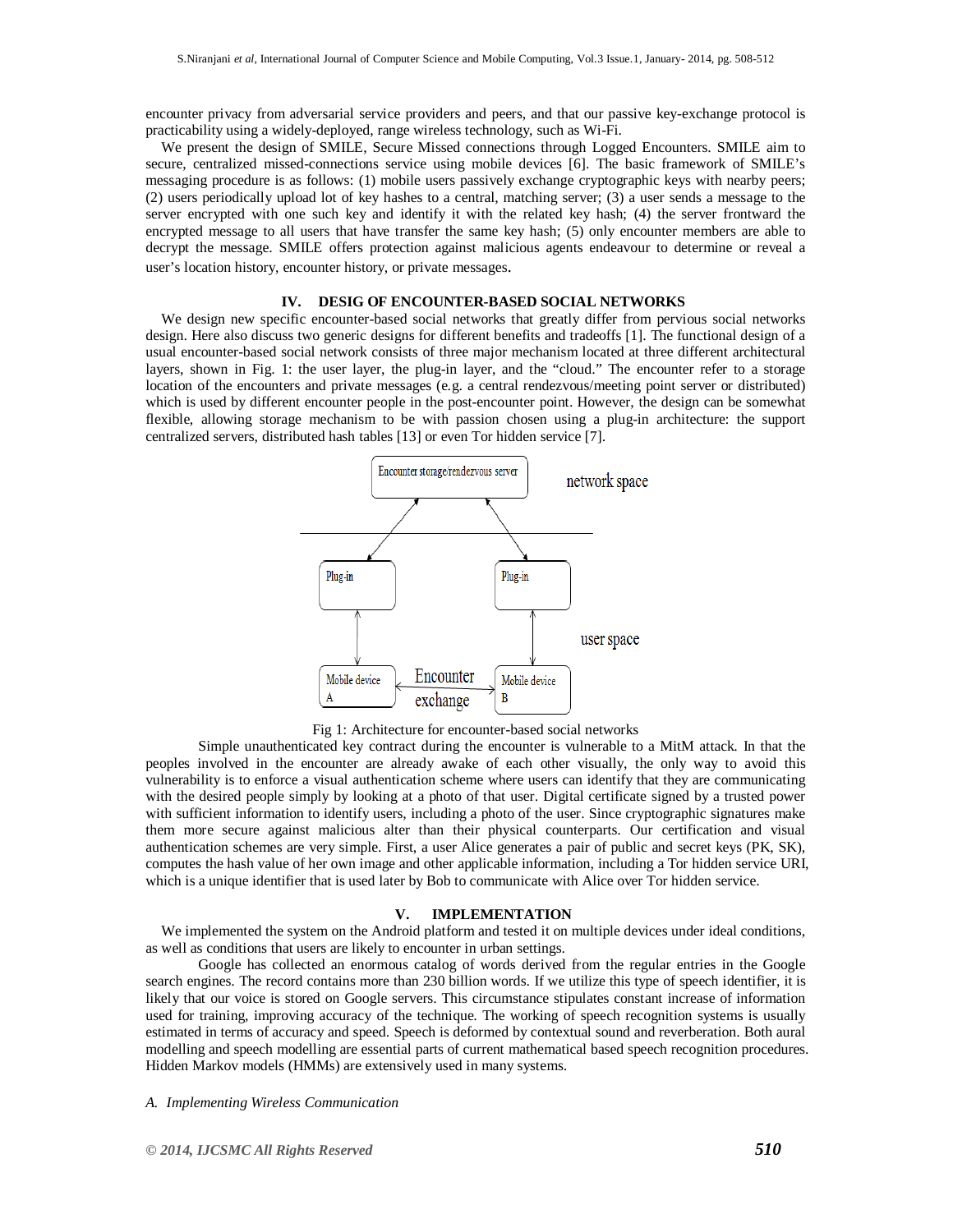Inter-device communication was applied using Bluetooth. The limited range of Bluetooth devices ensures that users are within close physical nearness to exchange certificates. So only our design executed in Wi-Fi this makes it more likely that users are within visual range and can identify each other [5]. For the delayed key exchange, that has been seen before when we present multiple devices that have been observed previously, along with photos related to the vendors. We connected a laptop to the local Wi-Fi network at our chosen location and listened for to ensure that we were limited to the target location, area coverage 5000m. We had a user with a known device name connect to the same network, but at different location, and verified to exchange data in encounter-based social network.

#### *B. Effective Range*

Our trial indicates that under those conditions, the devices can find out each other and exchange information at a range up to 24 meters. Transfer times improved as we increased the distance between the two devices, but all were faster than 400ms.We calculate the time required to transfer 20KB of data over our Bluetooth channel from a user holding a device in a particular manner. Measurements were taken at 45◦ increment by a request device moving around a responding device. The test was repeated for radii of 1, 2, 3 and 4 meters around the responding device.

#### *C. Key Distribution*

We visualize SMILE running on mobile phones and laptops. Thus, compatibility with currently-deployed technology is a mobile social network. Fortunately, convenient-available wireless communication platforms can be used for key distribution. Wi-Fi (802.11) is another widely-available option. Wi-Fi's relatively larger range, and increased ability to go through walls, provides a type of co-location security. SMILE trusted on cryptography only to prove that an encounter occurred with any co-located peer. The problem becomes simpler if we assume that nearby members associate to the same Wi-Fi access point, in which case broadcast packets can be used slightly. The primary drawbacks of this approach are the high power draw of 802.11-beacon scanning and the loss of Internet connectivity over Wi-Fi. Advanced techniques exist for establishing a shared key over a wireless channel. Using Bluetooth as a key-distribution mechanism prevents SMILE from detecting extremely brief encounters because of its relatively slow service-scan speed (\_30s). As a result, clients will record at most two entries per minute, per encounter. Only a malicious server colluding with a user in the encounter space would be able to extract any information from the rendezvous key the server acting alone gets no useful information.

#### *D. Visual Authentication schemas*

Certificates signed by the right include hashes of photos and Tor hidden service URI unique to the user. The file containing the certificate, the photo, the hidden service URI, and the signature are the deployed to each device in the system. The credential name authority is responsible for confirm that only one instance of such files arrange per user We note that facial recognition algorithms exist, which might reduce the privacy of the user, when an attacker collects photos from certificates being exchanged and compare them to photos associated with names and obtained from other sources such as other online social networks. Although these attacks are computationally expensive, one may argue that the use of cheap services may make these attacks very visual authentication scheme where users can identify that they are communicating with the desired user simply by looking at a picture of that user. In other settings such as a professional conference, a company logo and other information, this could be viewed as a reduced digital version of a business card (though, in many cases, the same scenario of using a personal photo on a personal business card still applies). To provide user authentication, we assume each user to have a digital certificate name by a trusted authority with sufficient information to identify users, including a photo of the user. Since cryptographic signatures make them more secure against malicious alert than their physical matching part.

#### *E. Measurements in urban settings*

We tested MeetUp in a densely-populated urban setting, in a bus station populated by students equipped with mobile phones, with this being as the only difference from the range and obstacles experiments above. The data collected from this experiment used in android phone. Only two users members We observe that it takes less than a second in all cases to do the encounter, and at average it takes approximately 600ms.